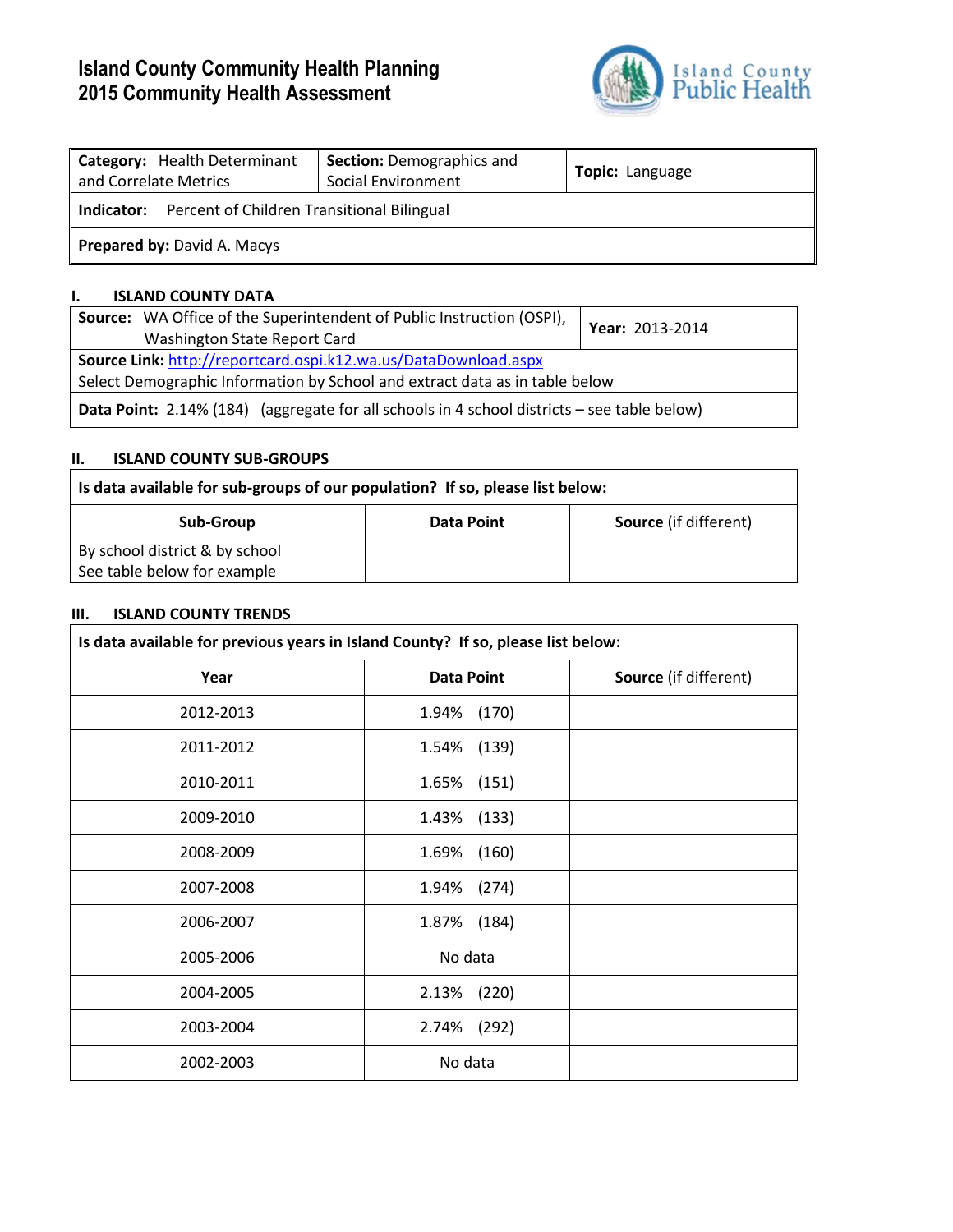#### **IV. WASHINGTON STATE**

| Source:                           | Year: 2013-2014    |                       |  |  |
|-----------------------------------|--------------------|-----------------------|--|--|
| <b>Source Link:</b>               |                    |                       |  |  |
| 9.7%<br>(102, 285)<br>Data Point: |                    |                       |  |  |
| Year                              | <b>Data Point</b>  | Source (if different) |  |  |
| 2012-2013                         | (94, 176)<br>8.96% |                       |  |  |
| 2011-2012                         | 8.28%<br>(86, 455) |                       |  |  |
| 2010-2011                         | 8.60%<br>(89, 642) |                       |  |  |
| 2009-2010                         | (84, 316)<br>8.14% |                       |  |  |
| 2008-2009                         | 8.03%<br>(82, 523) |                       |  |  |
| 2007-2008                         | 7.82%<br>(79, 911) |                       |  |  |
| 2006-2007                         | 7.43%<br>(75, 415) |                       |  |  |
| 2005-2006                         | No data            |                       |  |  |
| 2004-2005                         | (72, 210)<br>7.07% |                       |  |  |
| 2003-2004                         | (55, 464)<br>5.43% |                       |  |  |
| 2002-2003                         | No data            |                       |  |  |

## **V. UNITED STATES**

| Source:             | unknown | Year: |
|---------------------|---------|-------|
| <b>Source Link:</b> |         |       |
| <b>Data Point:</b>  |         |       |

### **VI. STANDARD OR GOAL**

| Source:                  |  |
|--------------------------|--|
| <b>Source Link:</b>      |  |
| <b>Standard or Goal:</b> |  |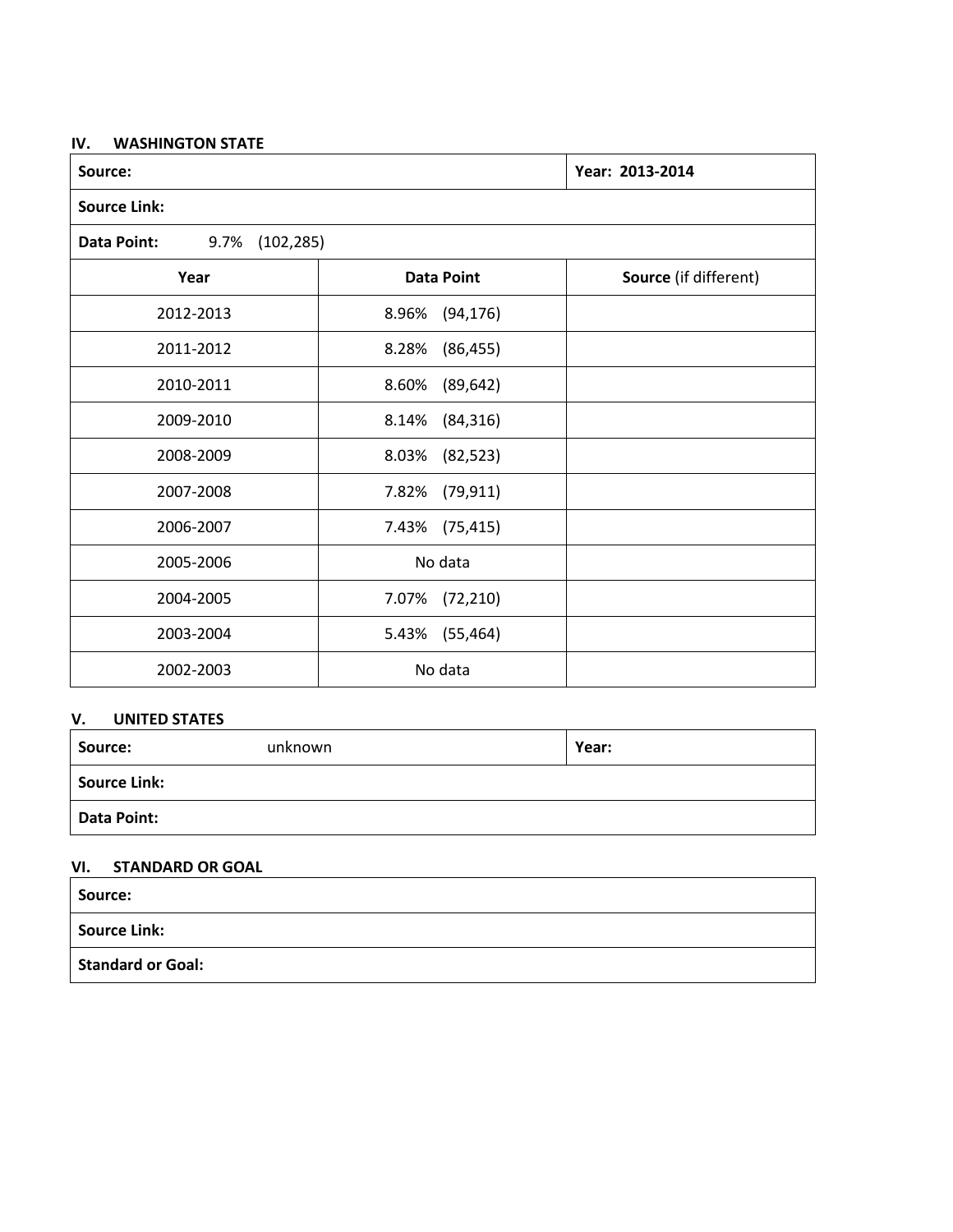| <b>District</b> | <b>School Year 2013-2014</b><br><b>School</b> | <b>Type</b> | <b>Grades</b> | # Enrolled  | Children who are<br><b>Transitional Bilingual</b> |       |
|-----------------|-----------------------------------------------|-------------|---------------|-------------|---------------------------------------------------|-------|
|                 | <b>Island County, all schools</b>             |             |               | 8,582       | 184                                               | 2.14% |
|                 | <b>Stanwood-Camano School District</b>        |             |               | 612         | $\mathbf{1}$                                      | 0.16% |
|                 | <b>Elger Bay Elementary</b>                   | P           | $K-5$         | 304         | $\mathbf 0$                                       | 0.00% |
|                 | <b>Utsalady Elementary</b>                    | P           | $K-5$         | 308         | $\mathbf{1}$                                      | 0.32% |
|                 | <b>Oak Harbor School District</b>             |             |               | 5,539       | 152                                               | 2.74% |
|                 | <b>Special Education</b>                      | S           | PK-PK         | 105         | $\mathbf 0$                                       | 0.00% |
|                 | Oak Harbor Elementary                         | P           | <b>PK-5</b>   | 507         | 18                                                | 3.55% |
|                 | <b>Broadview Elementary</b>                   | P           | K-5           | 505         | 15                                                | 2.97% |
|                 | <b>Crescent Harbor Elem</b>                   | P           | K-5           | 496         | 25                                                | 5.04% |
|                 | <b>Hillcrest Elementary</b>                   | P           | K-5           | 586         | 15                                                | 2.56% |
|                 | Olympic View Elem                             | P           | $K-5$         | 418         | 19                                                | 4.55% |
|                 | <b>Home Connection</b>                        | A           | $K-12$        | 253         | $\mathbf 0$                                       | 0.00% |
|                 | North Whidbey Middle School                   | P           | $6 - 8$       | 514         | 16                                                | 3.11% |
|                 | Oak Harbor Middle School                      | P           | $6-8$         | 615         | 16                                                | 2.60% |
|                 | iGrad Academy                                 | P           | $9 - 12$      | $\Omega$    | 0                                                 | 0.00% |
|                 | Oak Harbor High School                        | P           | $9 - 12$      | 1,540       | 28                                                | 1.82% |
|                 |                                               |             |               |             |                                                   |       |
|                 | <b>Coupeville School District</b>             |             |               | 936         | 22                                                | 2.35% |
|                 | <b>Toddler Learning Center</b>                | S           | PK-PK         | $\mathbf 0$ | $\mathbf 0$                                       | 0.00% |
|                 | Coupeville Elementary School                  | P           | <b>PK-5</b>   | 419         | 15                                                | 3.58% |
|                 | Cedar Program                                 | A           | $K-12$        | $\mathbf 0$ | 0                                                 | 0.00% |
|                 | Coupeville Middle School                      | P           | $6-8$         | 224         | 3                                                 | 1.34% |
|                 | <b>ICCF Ed Program</b>                        |             | $9 - 12$      | $\mathbf 0$ | 0                                                 | 0.00% |
|                 | Coupeville High School                        | Ρ           | $9 - 12$      | 293         | 4                                                 | 1.37% |
|                 | <b>South Whidbey School District</b>          |             |               | 1,495       | 9                                                 | 0.60% |
|                 | South Whidbey Special Services                | S           | $PK-1$        | 14          | $\boldsymbol{0}$                                  | 0.00% |
|                 | South Whidbey Elementary                      | P           | <b>PK-5</b>   | 530         | 7                                                 | 1.32% |
|                 | South Whidbey Academy                         | Α           | $K-12$        | 105         | $\mathbf{1}$                                      | 0.95% |
|                 | Langley Middle School                         | P           | $6 - 8$       | 313         | $\mathbf{1}$                                      | 0.32% |
|                 | South Whidbey High School                     | P           | $9 - 12$      | 533         | 0                                                 | 0.00% |